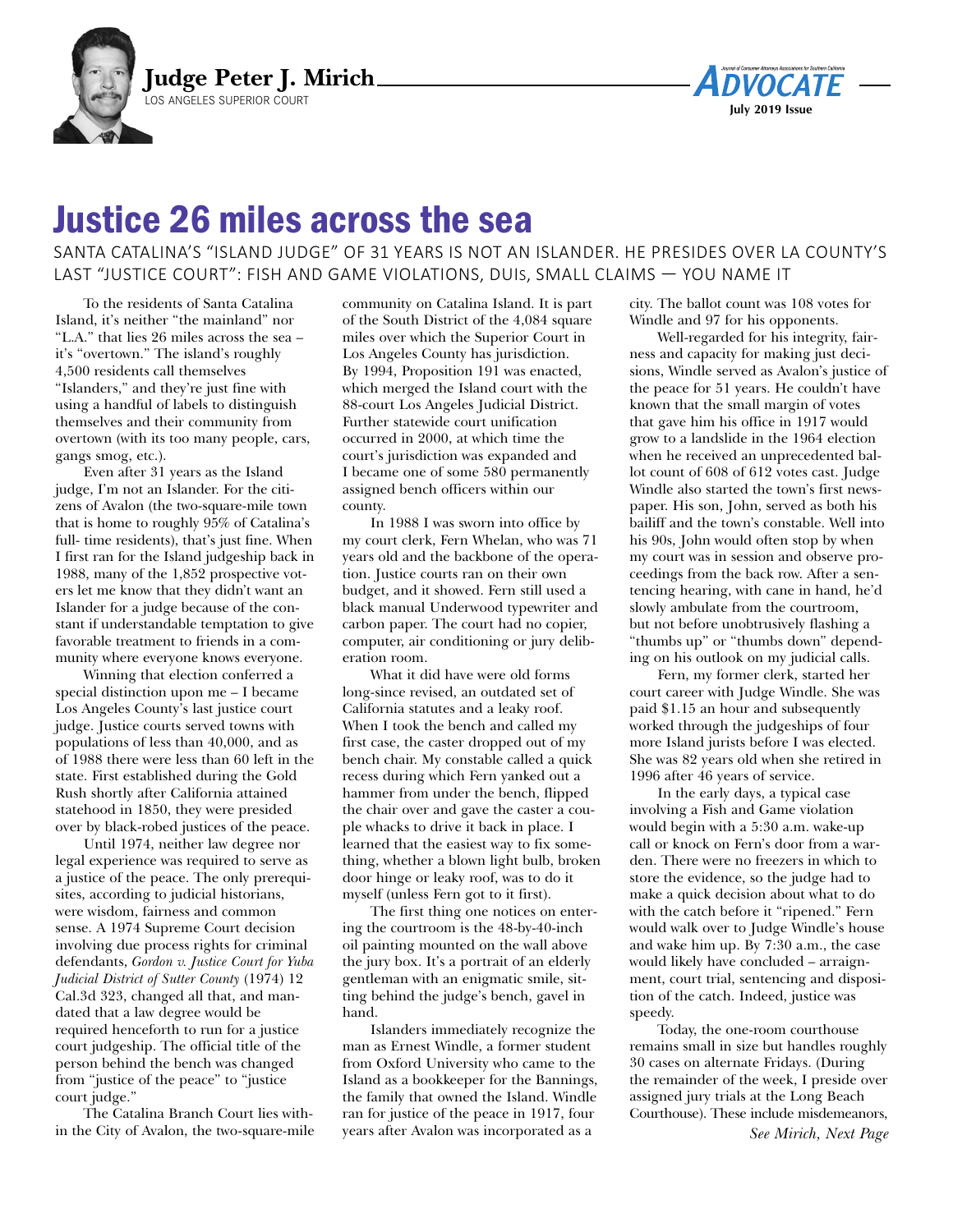

traffic citations, limited jurisdiction civil filings, unlawful detainers, small claims, domestic violence restraining order cases, low-grade juvenile matters, and an assortment of other filings. There are typically 35 or 40 cases calendared for Friday court sessions.

The courthouse has been the collection site for ballots cast during government elections. Avalon City Council and the city's Planning Commission utilized the courtroom to conduct meetings and business when their city hall was being constructed.

The Island court is one of the last true rural courts, which sets it apart from the specialized courts in metropolitan areas. This requires familiarity with the myriad of cases over which a California Superior Court has jurisdiction.

No, I don't have a boat or my own mooring. I travel to and from the Island by either the commuter boat or the commuter helicopter service, usually with other court personnel and a few attorneys.

After several years of working together, our court reporter, bailiff, and prosecutor are familiar faces to many Islanders. When in session, the courtroom is often "standing room only" with Islanders interested in watching attorneys battling it out and observing the judicial process unfold.

Mode of transportation often depends on the weather. If it's foggy, the helicopter service cancels flights, and I'm on the 6:15 a.m. boat that leaves from Long Beach. On a stormy day, if the channel shows signs of high swells, the commuter boat service cancels, and I try to snag an available seat on the helicopter. And for those times when I'm caught on the Island with both transport services shut down, I keep a sleeping bag in chambers.

During the week, you'll find my court judicial assistant at the Governor Deukemejian Long Beach Courthouse preparing the Catalina court files. A court day doesn't go by without her "scrambling" to help our deputy district attorney, court reporter, defense attorneys and myself schedule and reschedule last-minute boat or helicopter trips to

and from the island, or locating "impossible to find" accommodations for court personnel who get trapped on the Island during inclement weather episodes.

Juvenile infractions are handled during lunch hours so local students don't have to miss school. My judicial assistant also functions as the court public relations officer. Every lawyer and judge, and scores of others who visit the Island, stop by the courthouse to ask about the types of cases that we handle and legal issues like jurisdiction and venue.

The courthouse is always busy, especially during summers. Visitors and locals alike often drop by to observe the turning of the wheels of justice. Whether one finds himself or herself as a witness, an accused, or a victim in need of protection, it is important to have a local forum where justice is accessible. In an era when community courts, once the cornerstones of the American justice system, have nailed their doors shut and merged into large superior court judicial districts, the Island forum for justice remains open as a satellite court of the South Judicial District. It's an example that cornerstones can remain strong and solid.

The bulk of our court's calendar consists of Fish and Game Code violations and tourist-related crimes. Visitors come to the Island to enjoy themselves and some "party hearty." This gives rise to an assortment of bar room brawls, vandalisms, and DUI cases on marine vessels, golf carts, mopeds and bicycles.

Police reports are peppered with colorfully identified locations such as Two-Harbors, Hogsback, 3-Palms, Frog Rock, Hermit's Gulch, Shark Harbor and Casino Point.

Now and then I'll interrupt a proceeding to perform a marriage ceremony for a couple who decide to tie the knot on the "island of romance." One ceremony in particular stands out. After "sealing the deal" in court, the couple went out for a night on the town. The groom drank too much, was arrested for public intoxication, and spent his honeymoon in a jail cell. We next met at his arraignment, where he entered a no contest plea and apologized profusely. I suspended sentence. It was clear that the sting of his embarrassment had already outweighed any remedial effect that the standard "\$300 or 3 days" might have.

With my first trial, I quickly learned that 11 of 12 prospective jurors might raise their hands during the *voir dire* jury selection process when asked if they know any of the parties or witnesses. With a jury pool of Islanders, it was not unusual to have two members from the same family selected for the same case. This results in an interesting and unique juror admonishment: "Now you understand, Mr. and Mrs. X, that during the trial you will not be able to go home and discuss the case with each other." Right.

 Since unification with the superior court, jury trials have been transferred to the Long Beach Courthouse. However, I presided over at least 50 during my tenure on the Island. There's no jury deliberation room, so we set up a dozen chairs around the counsel table where jurors engaged in their time-honored function. I remained in my chambers while the parties and attorneys waited it out in a local coffee shop (or watering hole). If attorneys and parties were from overtown, and if everyone (including jurors) unanimously agreed, more often than not we'd take a quick dinner break and return until a decision was reached later in the evening. Occasionally, a verdict was taken after 9:00 p.m..

In Avalon, news travels to Lolo's Barbershop, in the center of town, within minutes. For \$16, an attorney can acquire more information about a case during 20 minutes of "haircut chat" than a private investigator can ferret out in a day. It's common to face prospective jurors who have heard something through the grapevine about the case for which they've been summonsed, which results in another admonishment, something like, "Will you be able to set aside what you've heard in Lolo's barbershop about Captain Jack's fishing boat?"

One recent domestic violence trial involved a "free-for-all" between a couple, both inebriated, on the deck of their boat which was moored in the harbor. The first potential juror called to the box revealed that he may have witnessed the *See Mirich, Next Page*